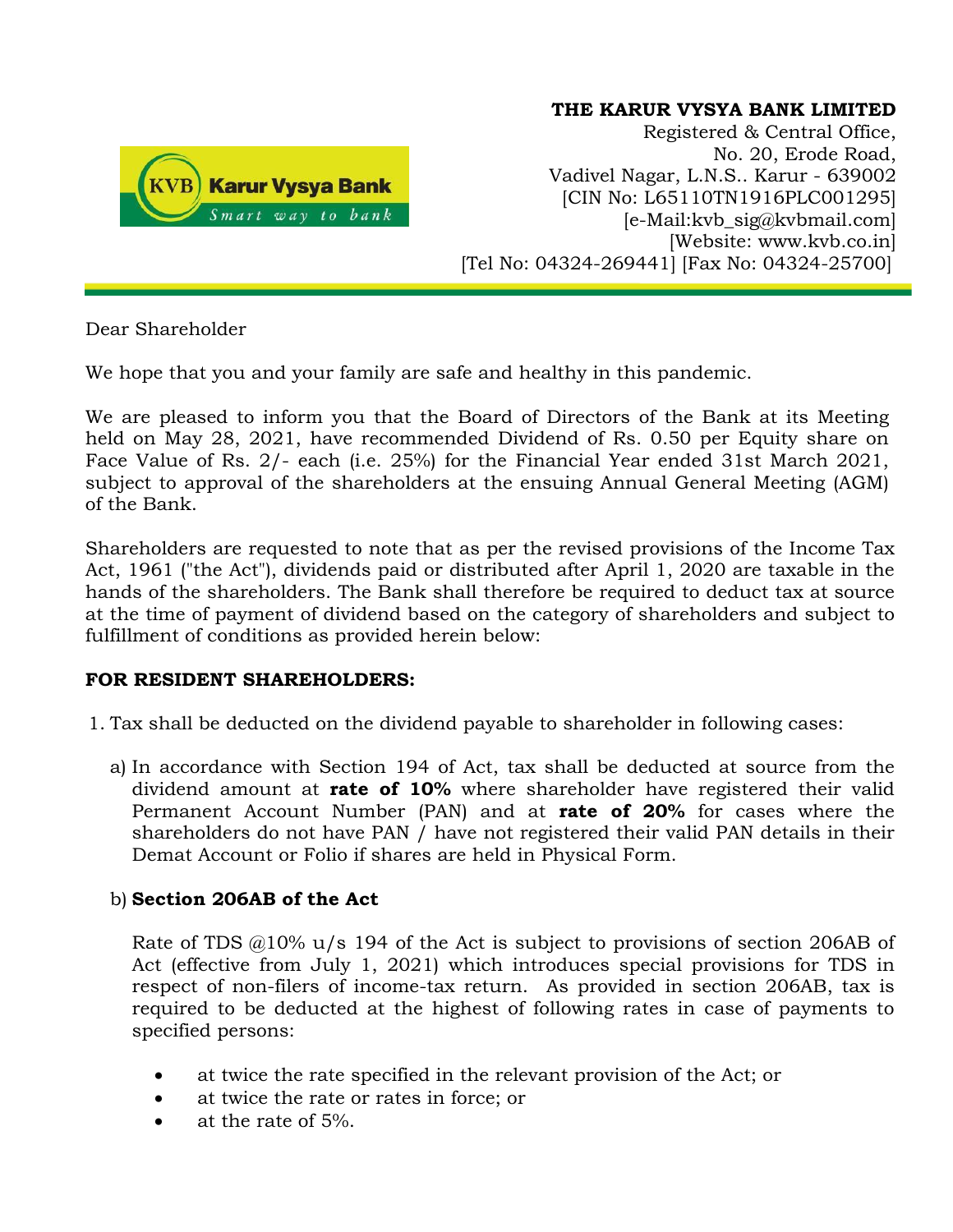Where sections 206AA and 206AB are applicable simultaneously i.e. the specified person has not submitted the PAN as well as not filed returns; the tax shall be deducted at the higher of the two rates prescribed in these two sections.

The term 'specified person' is defined in sub section (3) of section 206AB of the Act who satisfies the following conditions:

- A person who has not filed the income tax return for two previous years immediately prior to the previous year in which tax is required to be deducted, for which the time limit of filing of return of income under section 139(1) of the Act has expired; and
- The aggregate of TDS and TCS in his case is ₹50,000 or more in each of these two previous years.

| Category of<br><b>Shareholder</b> | <b>Tax</b><br>Deduction<br>Rate | <b>Exemption Applicability/ Documents required</b>                                                                                                                                                                                                                                                                                                                                                                                       |  |  |  |
|-----------------------------------|---------------------------------|------------------------------------------------------------------------------------------------------------------------------------------------------------------------------------------------------------------------------------------------------------------------------------------------------------------------------------------------------------------------------------------------------------------------------------------|--|--|--|
|                                   | <b>NIL</b>                      | of<br>dividend<br>$\bullet$ If<br>the<br>total<br>aggregate<br>distributed/paid to a<br>resident<br>Individual<br>shareholder by the Bank during FY 2021-22<br>does not exceed $\bar{\tau}$ 5,000/- (except specified<br>person as per section 206AB of the Act)                                                                                                                                                                         |  |  |  |
| Resident<br>Individual            |                                 | • Where the dividend exceeds $\bar{\tau}$ 5,000/- for the<br>Financial Year 2021-22 and the shareholder<br>provides duly signed Form 15G (applicable to an<br>Individual below the age of 60 years) (refer<br>attachment) or 15H (applicable to an Individual<br>above the age of 60 years)(refer attachment)<br>along with the self-attested copy of the PAN<br>card, provided that all the required eligibility<br>conditions are met. |  |  |  |
|                                   |                                 | • Exemption certificate issued by the Income-tax<br>Department, if any.                                                                                                                                                                                                                                                                                                                                                                  |  |  |  |
| Resident Non-<br>Individual       | <b>NIL</b>                      | i.<br>Insurance companies: Declaration that the<br>provisions of Section 194 of the Act are not<br>applicable to them along with self-attested<br>copy of registration certificate and PAN card;<br>ii.<br><b>Mutual Funds:</b> Declaration by Mutual Fund<br>shareholder eligible for exemption u/s<br>10(23D) of the Act along with self-attested<br>copy of registration documents and PAN<br>card;                                   |  |  |  |

2. No tax shall be deducted on the dividend payable to shareholder in following cases: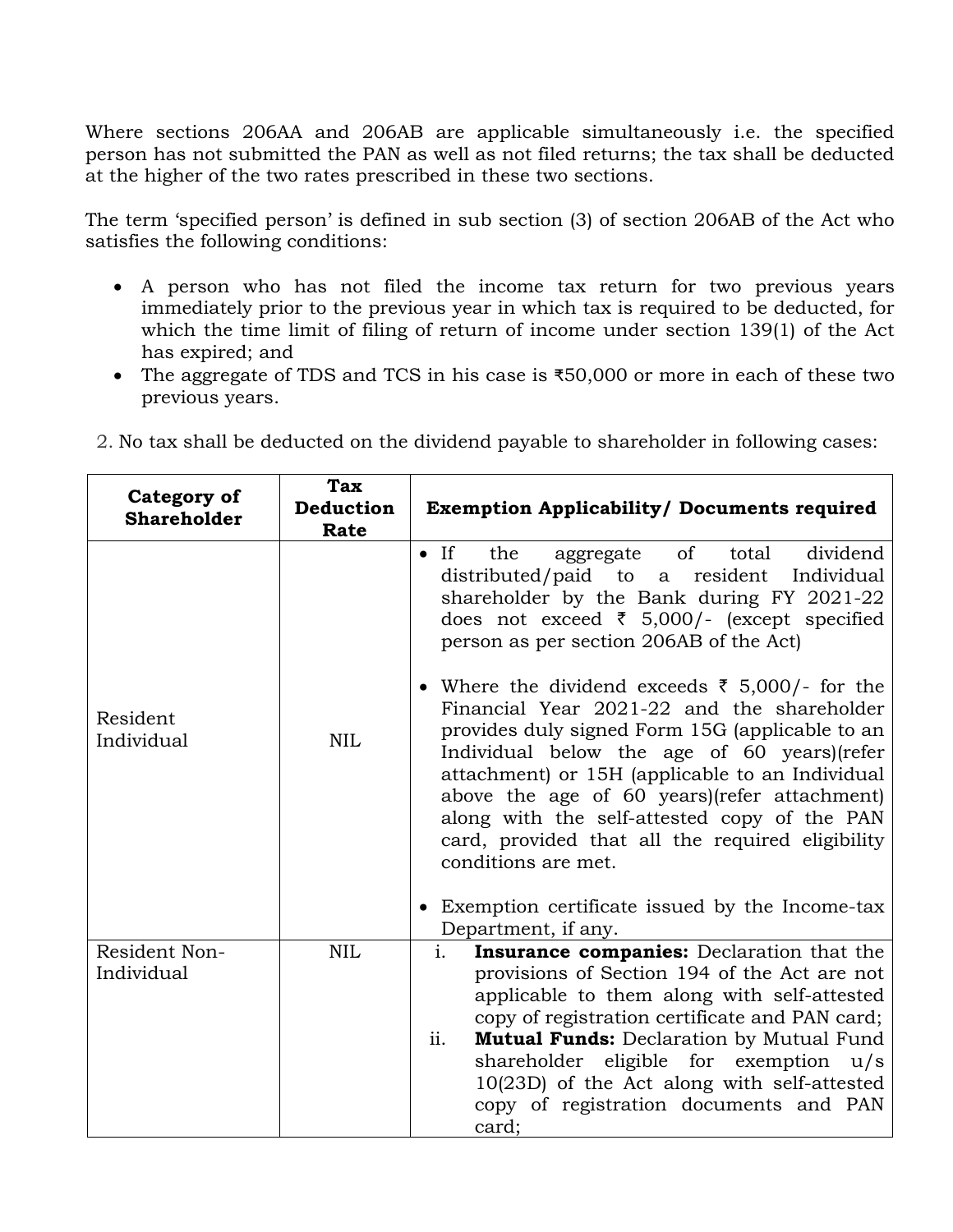| iii. | <b>Alternative</b>                                                                                                                                                   | Investment | Fund |  |
|------|----------------------------------------------------------------------------------------------------------------------------------------------------------------------|------------|------|--|
|      | (AIF)established in India: Declaration that                                                                                                                          |            |      |  |
|      | the shareholder is eligible for exemption                                                                                                                            |            |      |  |
|      | under section 10(23FBA) of the Act and they<br>are established as Category I or Category II<br>AIF under the SEBI regulations, along with                            |            |      |  |
|      |                                                                                                                                                                      |            |      |  |
|      |                                                                                                                                                                      |            |      |  |
|      | copy of self-attested registration documents                                                                                                                         |            |      |  |
|      | and PAN card.                                                                                                                                                        |            |      |  |
| iv.  | <b>Other shareholders</b> - Declaration along<br>with self-attested copy of documentary<br>evidence supporting the exemption and self-<br>attested copy of PAN card. |            |      |  |
|      | Shareholders who have provided a valid certificate<br>issued $u/s$ . 197 of the Act for lower / nil rate of                                                          |            |      |  |
|      | deduction or an exemption certificate issued by                                                                                                                      |            |      |  |
|      | the income tax authorities along with Declaration                                                                                                                    |            |      |  |

# **FOR NON-RESIDENT SHAREHOLDERS:**

Tax is required to be withheld in accordance with the provisions of Section 195 and section 196D of the Act at applicable rates in force. As per the relevant provisions of the Act, the tax shall be withheld  $\omega$  20% (plus applicable surcharge and cess) on the amount of dividend payable. However, as per Section 90 of the Act, a non-resident shareholder has the option to be governed by the provisions of the Double Tax Avoidance Agreement ("DTAA") between India and the country of tax residence of the shareholder, if they are more beneficial to the shareholder.

For this purpose, i.e. to avail the Double Tax Avoidance Agreement (DTAA) benefits, the non-resident shareholder will have to provide the following:

- i. Self-attested copy of PAN card, if any, allotted by the Indian Income Tax Authorities;
- ii. Self-attested copy of Tax Residency Certificate ("TRC") obtained from the tax authorities of the country of which the shareholder is resident;
- iii. Self-declaration in Form 10F (refer attachment);
- iv. Self-declaration by the non-resident shareholder of meeting DTAA eligibility requirement and satisfying beneficial ownership requirement (Non-resident having PE in India would need to comply with provisions of section 206AB of the Act).
- v. In case of Foreign Portfolio Investors (FPI), self-attested copy of the SEBI registration certificate.

Application of beneficial DTAA rate shall depend upon the completeness and satisfactory review by the Bank, of the documents submitted by non-resident shareholders and meeting requirement of the Act read with applicable DTAA. In absence of the same, the Bank will not be obligated to apply the beneficial DTAA rate at the time of tax deduction on dividend.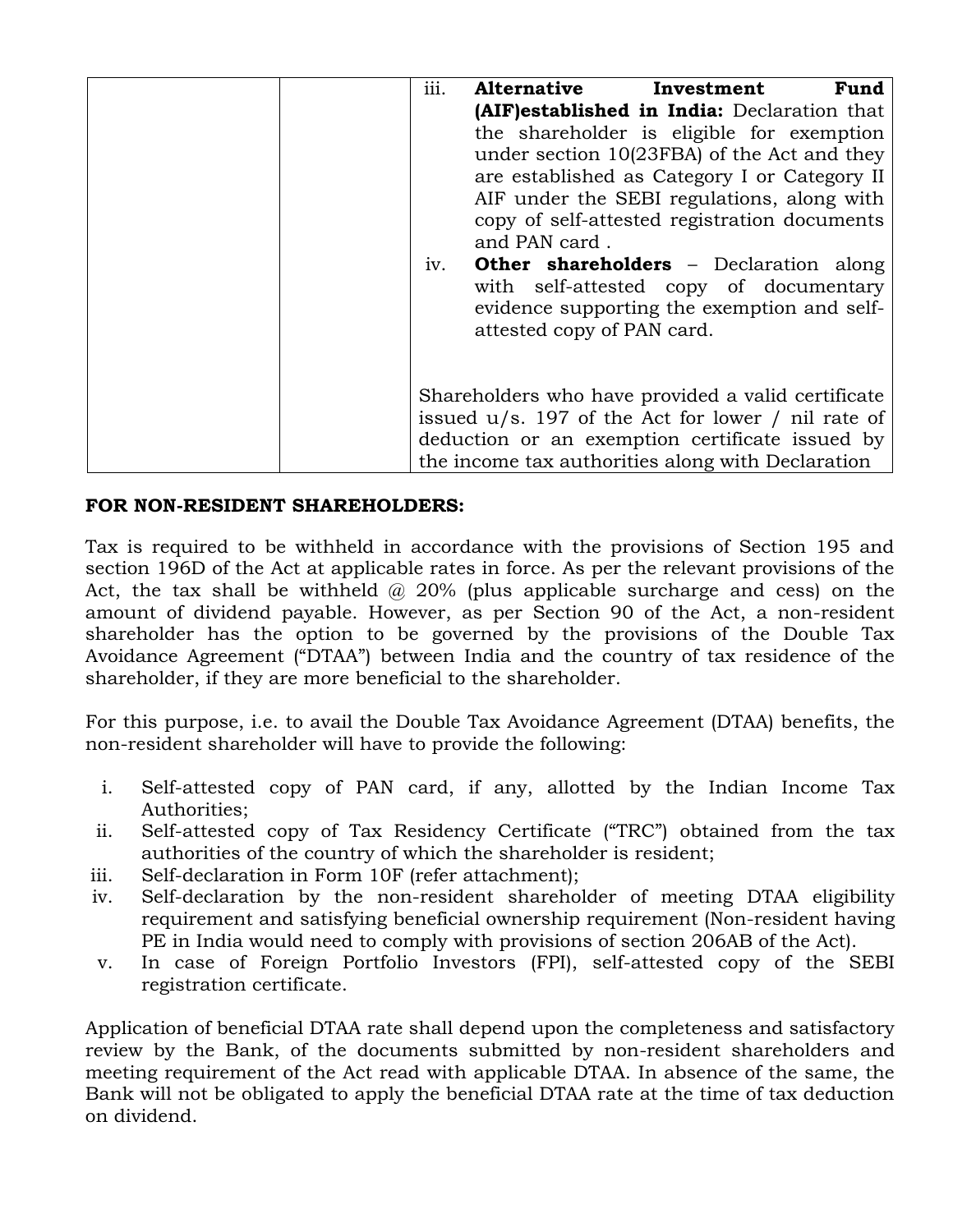#### **To summarise, dividend will be paid after deducting the tax at source as under:**

- $\triangleright$  NIL for resident individual shareholders receiving dividend upto  $\bar{\tau}$  5,000/- or If Form 15G/Form 15H (as applicable) along with self-attested copy of the PAN card is submitted (If the dividend is above  $\bar{z}$  5,000/-).
- $\geq 10\%$  for other resident shareholders who have registered their valid PAN.
- $\geq$  20% for resident shareholders who do not have PAN / have not registered their valid PAN.
- $\geq$  20% plus applicable surcharge and cess for non-resident shareholders in case the relevant documents are not submitted.
- Lower/ NIL TDS on submission of self-attested copy of the valid certificate issued under section 197 of the Act.
- $\triangleright$  Tax will be assessed on the basis of documents submitted by the resident / nonresident shareholders.

Aforesaid rates will be subject to applicability of section 206AB of the Act.

In terms of Rule 37BA of Income Tax Rules 1962, if dividend income on which tax has been deducted at source is assessable in the hands of a person other than the deductee, then such deductee should file declaration with Bank in the manner prescribed by the Rules.

### **Procedure for Submission of Form for availing exemption from TDS / Lower deductions:**

Shareholders who are exempted from TDS / Lower deductions if any are requested to send the above mentioned documents to [green@skdc-consultants.com](mailto:green@skdc-consultants.com) from their registered mail id or may forward the forms to Bank's Registered Office Address: The Karur Vysya Bank, Investor Relations Cell, Registered & Central Office, No. 20, Erode Road, Vadivel Nagar, L.N.S.. Karur – 639002, **not later than 31st July 2021.**

Further, Bank has developed an utility for convenience of shareholders to submit online form for availing exemption from TDS. The same can be accessed at: <https://www.kvb.co.in/investor-corner/tds-on-dividend/>

In case of joint holding, the shareholder named first in the Register of Members is required to furnish the requisite documents for claiming any applicable beneficial tax rate.

#### **Notes:**

- 1. Incomplete and/or unsigned forms and declaration will not be considered by the Bank. **No communication on the tax determination / deduction shall be entertained after 31st July 2021.**
- 2. If your PAN detail is not registered, we request you to update the same with your Depository Participant (if the shares are held in dematerialized mode) or the Banks' Registrar and Share Transfer Agents (if the shares are held in physical mode), at the earliest.